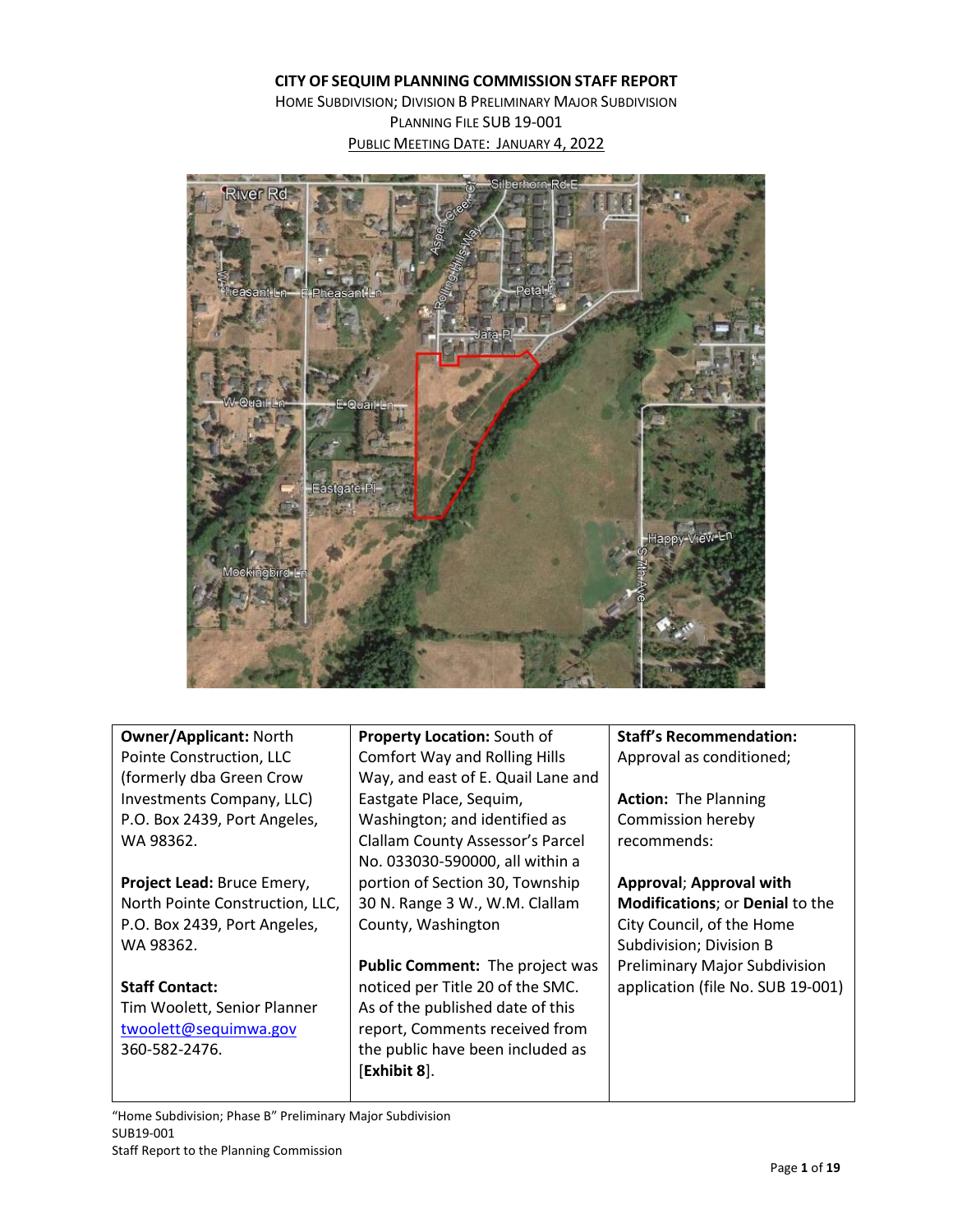# **1. PROJECT SUMMARY**

*1. a. Project Description:* A proposed major preliminary subdivision application to develop 33 single family residential lots on approximately 9.14 acres of property currently zoned "Single Family Residence" (R 4-8). The project would be developed in four phases. Phase B-1: 10 lots, Phase B-2: 11 lots, Phase B-3: 4 lots, and Phase B-4: 8 lots.

*1. b Previous Actions:* The property has been subject to the following previous action:

- February 13, 2008: Home Phase A final plat recorded with the Clallam County Auditor under Volume 15, Page 41 of Plats, Auditor's File No. 2008-1216195. Home Phase B, the property subject to this application for preliminary subdivision approval, expired in December 2016 pursuant to RCW 58.17.140(3)(b).
- September 23, 2019: Major Preliminary Subdivision application submitted to the City for review.
- September 25, 2019: Notice of complete application issued.
- November 8, 2019: SEPA Mitigated Determination of Non-significance (MDNS) issued.
- November 14, 2019: Notice to suspend process pending receipt of additional information.
- December 31, 2021: Notice of public meeting and public hearing mailed to property owners within 300' of the project site.

### *1. c Project Context:*

The project is located in the R4-8 zoning district (4 to 8 dwelling units per acre). The City of Sequim Future Land Use Map (FLUM) designates the land single-family residential, which is consistent with the zoning designation for the site [Figure 1]. Zoning in the vicinity of the subject property consists of residential zoned lots in both incorporated and unincorporated areas.



"Home Subdivision; Phase B" Preliminary Major Subdivision SUB19-001 Staff Report to the Planning Commission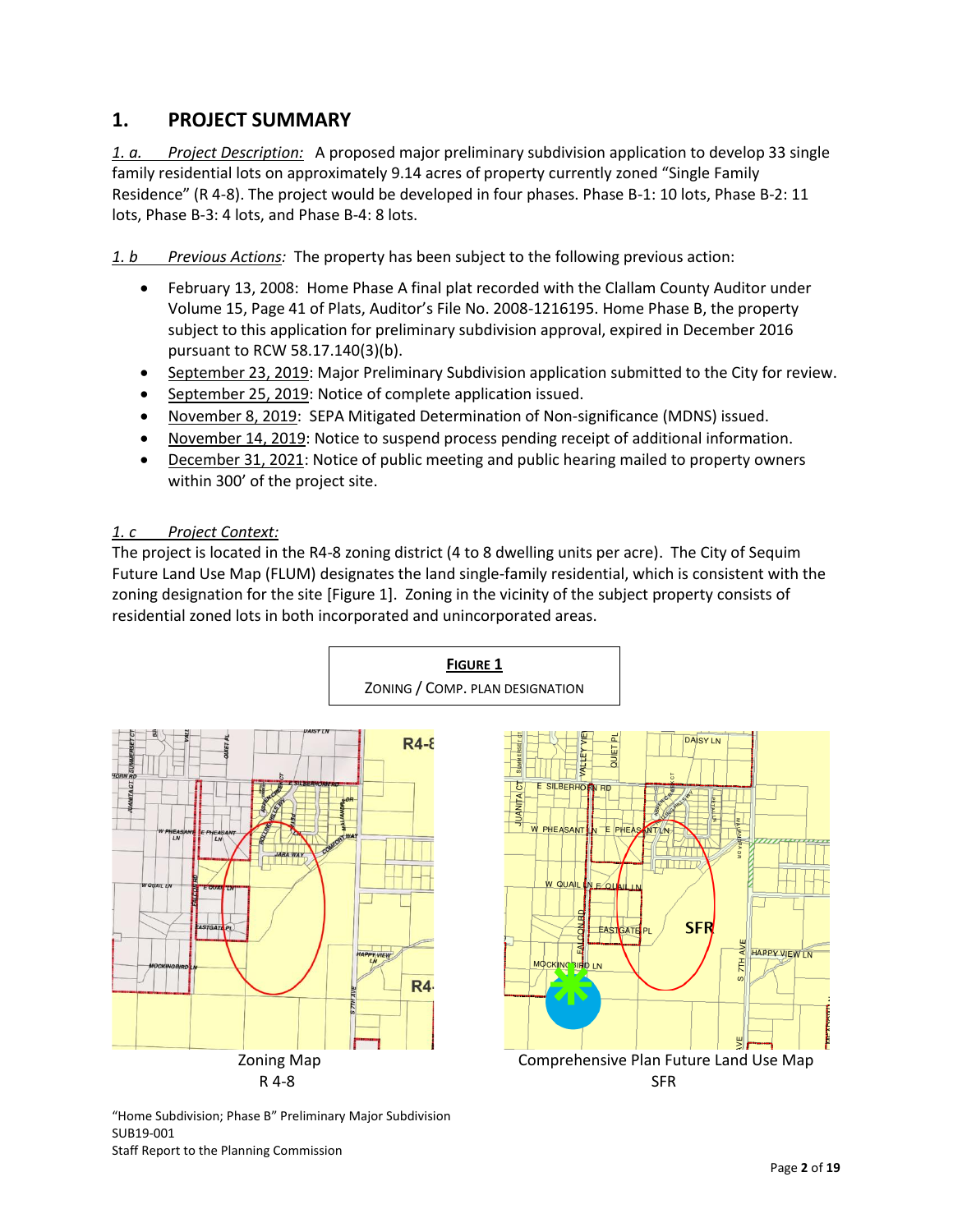

The property consists of fallow pastureland covered with native grasses and shrubs with several large oak trees remaining in the central portion of the site. The site is generally level with a slight (3%) grade to the north. The adjacent property to the southeast contains a steep slope which parallels the southeastern property line of the subject property. This slope varies in height from approximately 30 to 50 feet and has an average slope of 50 percent. The area above this slope is pastureland and slopes to the northwest at grades between 5 and 8 percent.

An existing 8-inch water main was previously installed through the project site to provide connectivity in the Silberhorn Road area. This line is intended to remain and will be located with the extended Comfort Way right-of-way. A stormwater catchment system consisting of Type 2 catch basins and 24-inch diameter storm piping was installed along the southeast property line, apparently to capture surficial offsite runoff and convey it around the subject property.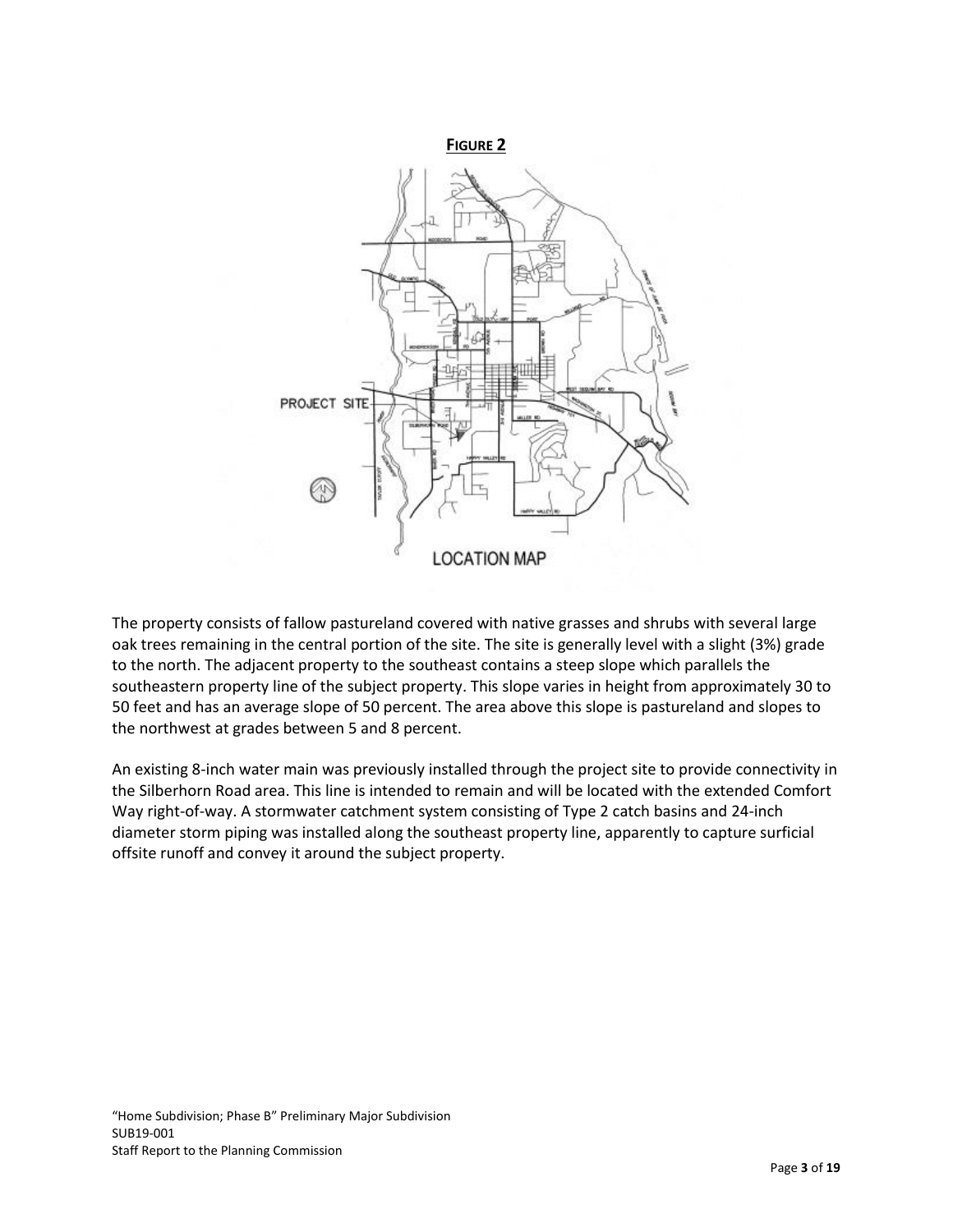### **FIGURE 3 PRELIMINARY PLAT LAYOUT**



#### *1. d Supporting Studies:*

The following special studies have been completed in support of the subject preliminary subdivision proposal, and all associated email and other written correspondence, are hereby incorporated into the project record by reference.

- 1. Geotechnical Report
- 2. Traffic Impact Analysis
- 3. Preliminary Stormwater Control Plan

# **2. STAFF DISCUSSION/ANALYSIS:**

## SUBDIVISION FINDINGS AND CONCLUSIONS

#### *2. a Zoning, Land Use, Density & Development Standards*

*Discussion:* The subject site's future land use designation as identified in the 2015-2035 Comprehensive Plan is Single-Family Residential (SFR/R4-8). The following zoning and development standards are established in SMC Chapters 18.44 Bulk and Dimensional Requirements, 18.22 Development Standards, 18.20 Purposes of Districts, and 18.48 Off-Street Parking.

• Property Size: According to Clallam County records, the subject property is approximately 9.14 acres in area (gross). As indicated on the submitted plans [Exhibit 2], the net proposed residential lot area is approximately 6.38 acres.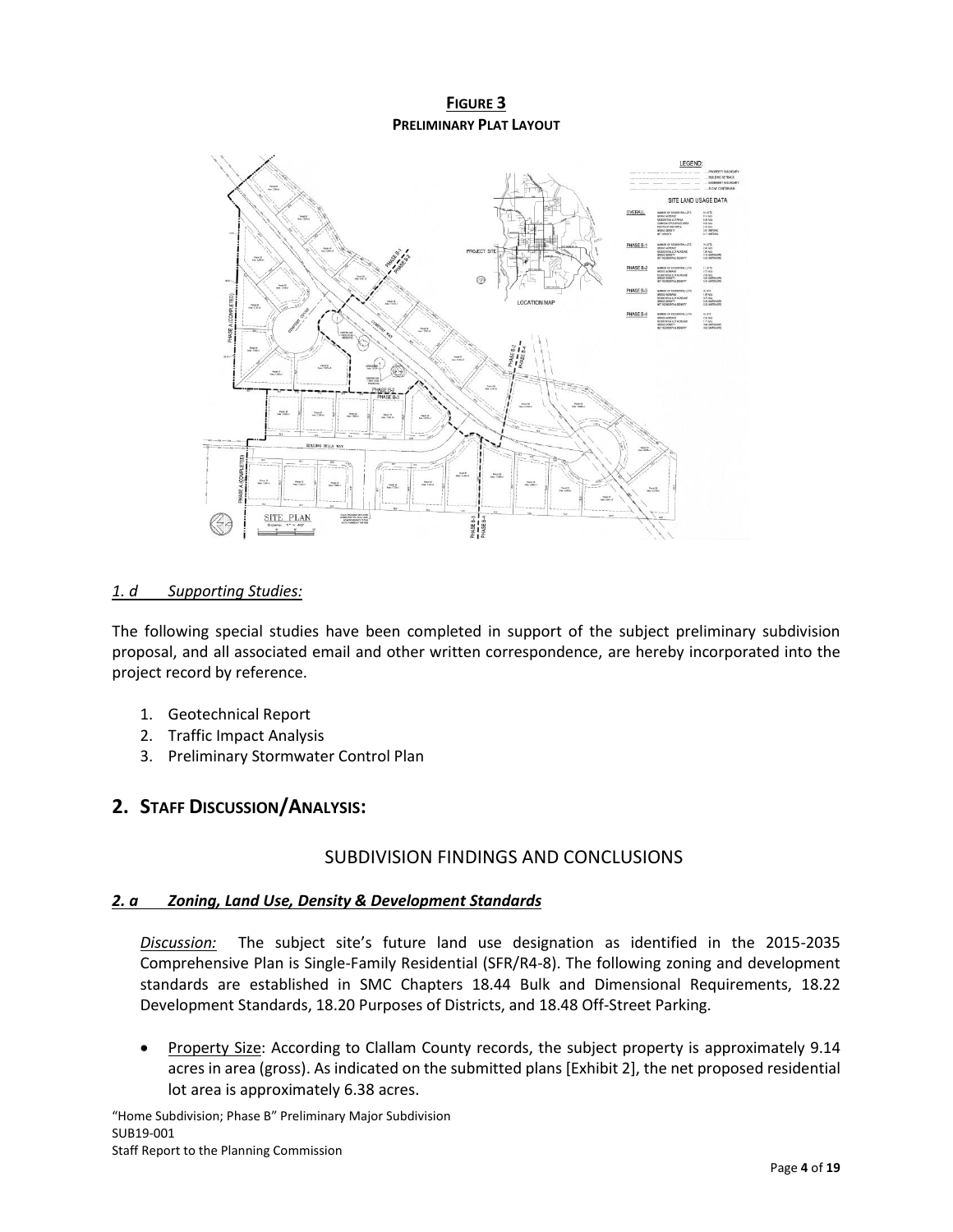- Current Land Use: The subject property is currently undeveloped. There are water and stormwater utility improvements as previously described herein.
- R4-8 Single-Family Residential: The purpose of the R4-8 zoning district is to provide land for districts of detached, single-family homes within the city. The R4-8 zone provides for consistency and predictability in single-family neighborhoods. According to SMC 18.20.050, new subdivisions are required to produce a minimum of four dwelling units per net acre. The minimum number of units may be reduced based on the presence of critical areas.

|                                                                                                                                                                                                                                                     |                                                              | Maximum                                                       |                       |                                                                                                                                                                                | <b>General Development Standards</b>                                                                               |                         |                                                                                 |  |  |  |
|-----------------------------------------------------------------------------------------------------------------------------------------------------------------------------------------------------------------------------------------------------|--------------------------------------------------------------|---------------------------------------------------------------|-----------------------|--------------------------------------------------------------------------------------------------------------------------------------------------------------------------------|--------------------------------------------------------------------------------------------------------------------|-------------------------|---------------------------------------------------------------------------------|--|--|--|
| <b>PERMITTED USES</b>                                                                                                                                                                                                                               | <b>Lot Size</b><br><b>Standard</b>                           | Height                                                        | Minimum<br>Front Yard | Minimum Side /<br>Rear Yard                                                                                                                                                    | Maximum Lot<br>Coverage                                                                                            | Required<br>Parking     | Site<br>Requirements                                                            |  |  |  |
| <b>Residences</b><br>(Detached)                                                                                                                                                                                                                     | Min. lot size -<br>5.400 sf<br>Max. lot size -<br>14.500 sf* | 25 feet, except<br>18 ft in Central<br><b>Height District</b> | 15 feet               | Side: 6' each side;<br>or 12' one side only<br>if zero-lot-line<br>development.<br>Rear: 15'                                                                                   | 40% lots<br>10,000 sf and<br>larger:<br>increases by<br>0.4% for each<br>100 sf lot area<br>less than<br>10,000 sf | 2 spaces /<br>residence | Site plan<br>review per<br><b>SMC 18.22</b>                                     |  |  |  |
| <b>Public Facilities and</b><br><b>Services</b>                                                                                                                                                                                                     | None                                                         | $25'$ or as<br>determined by<br>Conditional<br>Use Permit     |                       | Major: As<br>determined by Major<br>CUP<br>Minor: 20'                                                                                                                          |                                                                                                                    | See SMC<br>18.48.050    | Site plan<br>review per<br>SMC 18.22;<br>Fencing per<br><b>SMC</b><br>18.24.140 |  |  |  |
| Communication<br><b>Facilities / Towers</b><br>(See SMC 18.61 for<br>Wireless Communications)                                                                                                                                                       | None                                                         | 150 feet                                                      | facilities            | 2 times the height of a tower,<br>antenna, dish; 50' for all other                                                                                                             |                                                                                                                    | None                    | Fencing per<br><b>SMC</b><br>18.24.140                                          |  |  |  |
| <b>ACCESSORY USES AND STRUCTURES: See SMC 18.59</b><br><b>HOME OCCUPATION: See SMC 18.67</b><br><b>CONDITIONAL USES:</b>                                                                                                                            |                                                              |                                                               |                       | <b>ACCESSORY DWELLING UNIT: See SMC 18.66</b><br>Maior: Parks other than mini-parks; public schools; libraries; community centers; police and fire statios; power substations; |                                                                                                                    |                         |                                                                                 |  |  |  |
| NOTES: THESE TABLES ARE INTENDED TO REPLACE ZONING AND BULK AND DIMENSIONAL STANDARDS ONLY, REFERENCES TO OTHER SMC TITLES OR<br>CHAPTERS ARE FOR ILLUSTRATIVE PURPOSES ONLY. SPECIFIC REQUIREMENTS MAY VARY AND DEPEND UPON THE PROJECT SUBMITTED. | Minor: Mini-parks, minor Public Facilities.                  |                                                               |                       |                                                                                                                                                                                |                                                                                                                    |                         |                                                                                 |  |  |  |

- Lot size and Density: The proposed lot sizes and density would be consistent with SMC 18.20.050.
- Building Height: The maximum building height allowance is 25 feet. The building permit review process will ensure that no building will exceed the 25-foot height limitation. Therefore, the proposed project complies with SMC 18.20.050.
- Lot Size Range: Lots within the R4-8 zone have lot size range of a minimum of 5,400 square feet and a maximum of 14,500 square feet. The proposed lots are all within the allowable lot size range; thus, the proposal would be consistent this requirement.
- Parking: Single-family residential units are required to have two parking spaces per unit per SMC 18.48.050(B)(1). The project is proposing driveways to each lot which would also have the required minimum two spaces. The availability of off-street parking will be verified with each building permit, thus ensuring compliance with SMC 18.48.050(B)(1).
- Lot Coverage (All Structures): Forty percent for lots 10,000 square feet and larger; that allowance adjusts by 0.4% for each 100 square feet of lot area less than 10,000 square feet. Lot coverage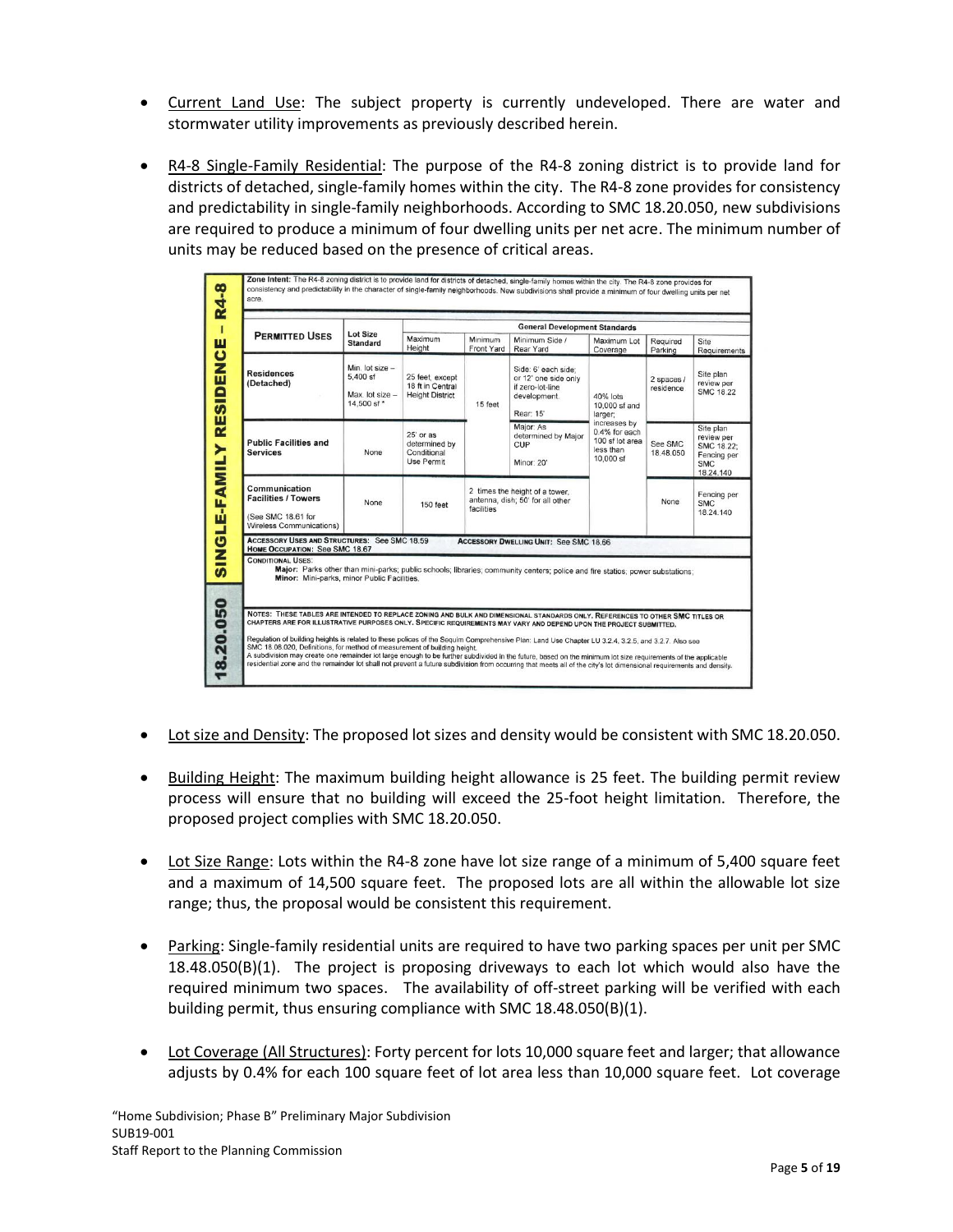will be reviewed with each building permit application to ensure the lot coverage requirements are met. The proposed project would comply with this requirement [SMC 18.20.050].

- Signage: Any subdivision/project signage would need to satisfy the requirements of SMC 18.58 (Sign Code). Any future signage will require separate review by the City's Building Department, at which time it will be reviewed for compliance with the City's sign regulations (SMC 18.58).
- Buffers*:* There are no known or mapped critical areas on the subject property; therefore, there are not buffer requirements.
- Open Space & Recreation: Although the project proponents are proposing 0.39 acres of open space, open space is no longer a requirement for a single-family residential subdivision. However, individual lot owners will be required to pay Park impact fees at the time of building permit. The fees generated from this project would provide funds for the City's parks and recreational facility improvements, including, but not limited to, planning, land acquisition, site improvements, necessary off-site improvements, construction, engineering, architectural, permitting, financing, and administrative expenses, applicable impact fees or mitigation costs, capital equipment pertaining to park and recreational facilities, and any other expenses that can be capitalized provided the expenses relate to the parks and recreational facility improvements [*SMC 22.12.100 C*.].

*Staff Finding #1: Staff finds that (with conditions), the Home Subdivision: Division B would satisfy the requirements of SMC, Chapter 18 (Zoning) [the bulk and dimensional requirements of SMC 18.20.050, Single-family residence – R4-8 Zone Table]. Setbacks, lot coverage and building height will be reviewed at the time of individual building permit applications for the future homes.* 

# **2.b. Environmentally Significant Lands:**

The submitted geotechnical report provides that available geologic data indicates that a "Site Design Class D" as per Table 1613.2.5 of the International Building Code is appropriate for this site. All proposed singlefamily residential building permits are required to satisfy the standards for Site Design Class D at a minimum; therefore, the project would comply with the City of Sequim Critical and Environmentally Sensitive Area Protection regulations.

# *Staff Finding #2: Staff finds that the requirements for single family residential building permit approval will ensure that the proposal would be consistent with SMC 18.80 – CRITICAL AND ENVIRONMENTALLY SENSITIVE AREAS PROTECTION as they apply to seismic hazard areas.*

### **2.c. Preliminary Major Subdivision Plat Approval Process & Criteria:**

Major Subdivisions are identified as Type C-2 process in Chapter 20.01.030, Table 2 (SMC), which requires a Planning Commission public meeting and a City Council public hearing. Chapter 17.20.040 of the Sequim Municipal Code (SMC) contains the criteria by which subdivisions are reviewed:

### **17.20.040 Approval criteria.**

**The city shall not approve applications for subdivisions unless it is demonstrated by the subdivider that each of the following criteria has been met or will be met:**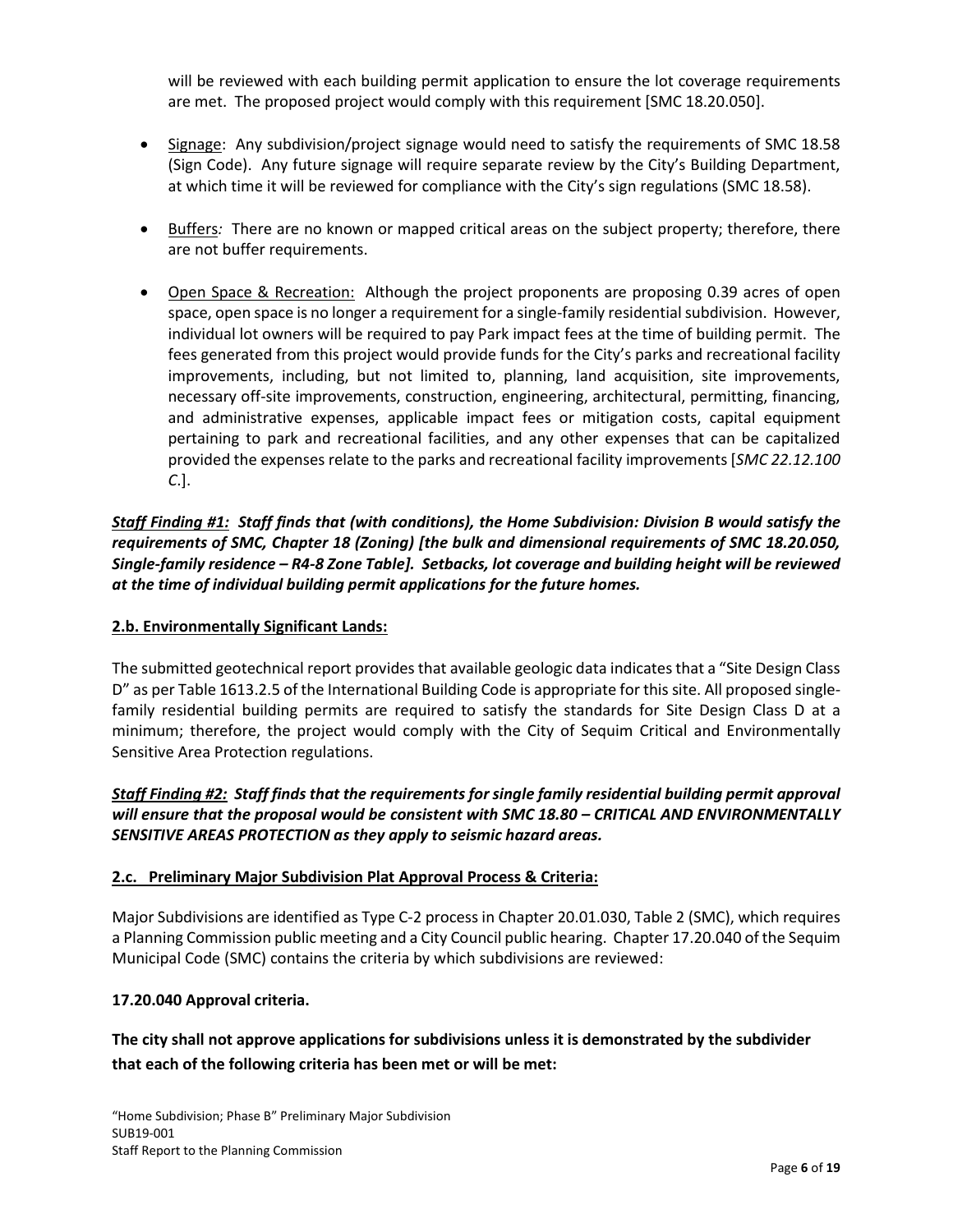# **A. Each lot resulting from the subdivision shall conform with the comprehensive plan and zoning regulations;**

Staff discussion: The purpose of the R4-8 zoning district is to *provide land for districts of detached, single-family homes within the city. The R4-8 zone provides for consistency and predictability in the character of single-family neighborhoods. New subdivisions shall provide a minimum of four dwelling units per net acre* [SMC 18.20.050]. As provided above under *Zoning, Land Use, Density & Development Standards*, the proposal would satisfy the standards of the current zoning regulations and the goals and policies of the Comprehensive Plan. The zoning regulations provide a minimum four (4) dwelling units per *net acre* requirement; however, the code does not provide a definition for "net acre". For the purposes of this review net acre shall be considered those areas for residential development outside of the 2.76 acres composed of open space park area (.52 acres) and public rights-of-way (2.24 acres). According to the plans [Exhibit 2], the proposed lots would be within the minimum 5,400 and maximum 14,500 square-feet lot size requirements for the underlying zone and would satisfy the density requirements of the zone.

Conclusion: The proposed subdivision configuration would be in conformance with the zoning standards (Title 18, SMC) and the applicable provisions for the areas designated by the Comprehensive plan for Single Family Residential development and would therefore satisfy this criterion for approval.

# **B. Each lot shall adjoin a public street or a private street in the subdivision;**

Staff discussion: As proposed, the new streets should be dedicated to the city as public rights-ofway; thus, each proposed lot would abut a public street within the proposed subdivision.

Conclusion: The proposal would satisfy this criterion for approval.

# **C. Curb, gutter, sidewalk, trail connections, transit stops, streets, storm drainage, sanitary sewer lines, water lines and other utilities as required shall be installed at the expense of the applicant and meet city specifications and applicable ordinances and the city engineer has certified or approved the proposed plans;**

Staff discussion: The City Engineer reviewed the proposal and provided comments related to traffic impacts, street configurations, impact fees, water, sewer, stormwater utilities and permitting requirements [Exhibit 7.d]. As proposed, a new internal public road system would connect with Comfort Way accessing off South 7<sup>th</sup> Avenue and connecting to Rolling Hills Way accessing off the south side of Silberhorn Road.

Prior to final approval, a site construction plan will be required to be submitted for review and approval by the City Engineer. The plan shall include all applicable designs for the curb, gutter, sidewalks, streets, storm drainage, sanitary sewer lines, water lines, street lights and all other required utilities which shall be installed at the expense of the applicant, unless a bond is posted to ensure completion pursuant to SMC 17.64. The applicant will also be required to provide for the necessary utility easements and the dedication of streets and other infrastructure to the City upon recording the plat.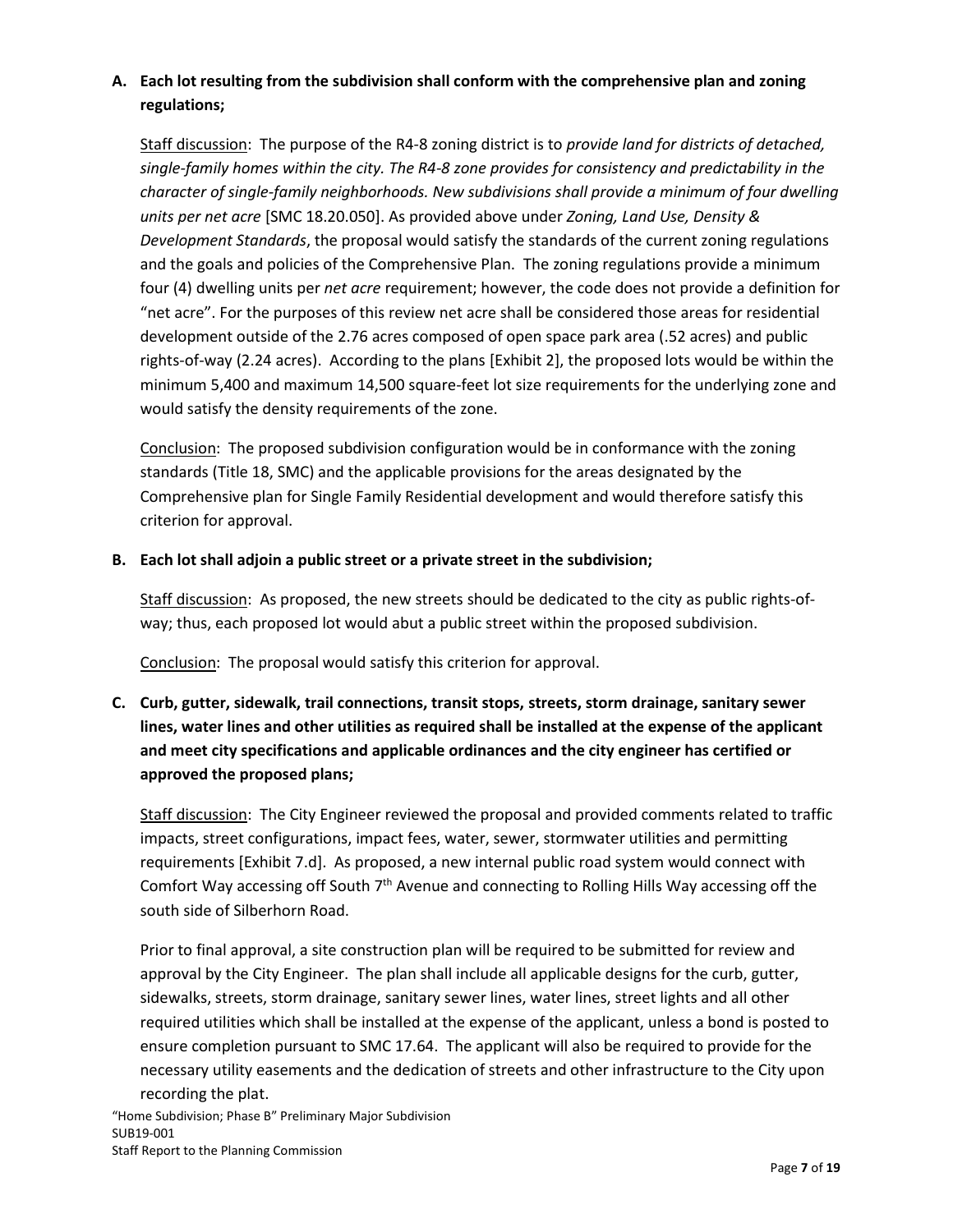Conclusion: As provided above, the proposed development would satisfy this criterion for approval.

## **D. The subdivider has provided an easement for utilities transmission services, if necessary;**

Staff discussion: The final plat / site construction review process will ensure that all necessary utility easements will be established and shown on the face of the final plat prior to recording of the map. It will be the applicant's responsibility to demonstrate that all necessary utility transmission easements have been obtained, consistent with City standards.

Conclusion: The final plat review process will ensure that this criterion will be met.

# **E. Private property necessary for public use for streets will be dedicated by a deed of dedication acceptable to the city or by preparing a plat to be recorded;**

Staff discussion: All areas to be used by the public are required to be dedicated, conveyed to, and accepted by the city, and all easements which are required as conditions of approval and are granted in a form acceptable to the city.

Conclusion: The final plat review process will ensure that this criterion will be met.

# **F. A bond will be posted to ensure completion of those improvements required under these criteria but not yet installed or provided;**

Staff discussion: Pursuant to SMC 17.64.010 A., a final plat and/or final binding site plan shall not be considered for approval unless the applicant has guaranteed to complete all required improvements within a reasonable period consistent with approved working drawings and specifications and has guaranteed to maintain the improvements until they are accepted by the city. The guarantee of completion and maintenance shall provide that the applicant will reimburse the city for any maintenance work which is required consistent with this chapter upon failure of the applicant to perform such work after receiving due notice from the city. This guarantee shall be by at least one of the three methods established in SMC [17.64.020](https://www.codepublishing.com/WA/Sequim/html/Sequim17/Sequim1764.html#17.64.020) and shall be in addition to requirements of SMC 17.64.010 B. Only one method of plat completion guarantee shall be applied for each specific improvement.

Conclusion: The site construction and final plat review process will ensure that this criterion is met through application of the requirements set forth in Chapter 17.64 SMC.

# **G. Adequate public facilities will be provided, as required by the adopted capital facilities plan. These facilities may include, but not necessarily be limited to, parks, playgrounds, schools, open spaces, transit stops, and trails and trail connections;**

Staff discussion: The project is not required to provide any new public facilities such as parks, trails and playgrounds, but will be required to pay park & traffic impact fees (SMC 22.12.110 and SMC 22.04.110) as the individual lots are developed.

Conclusion: This criterion would be satisfied with the development of the individual lots within this subdivision.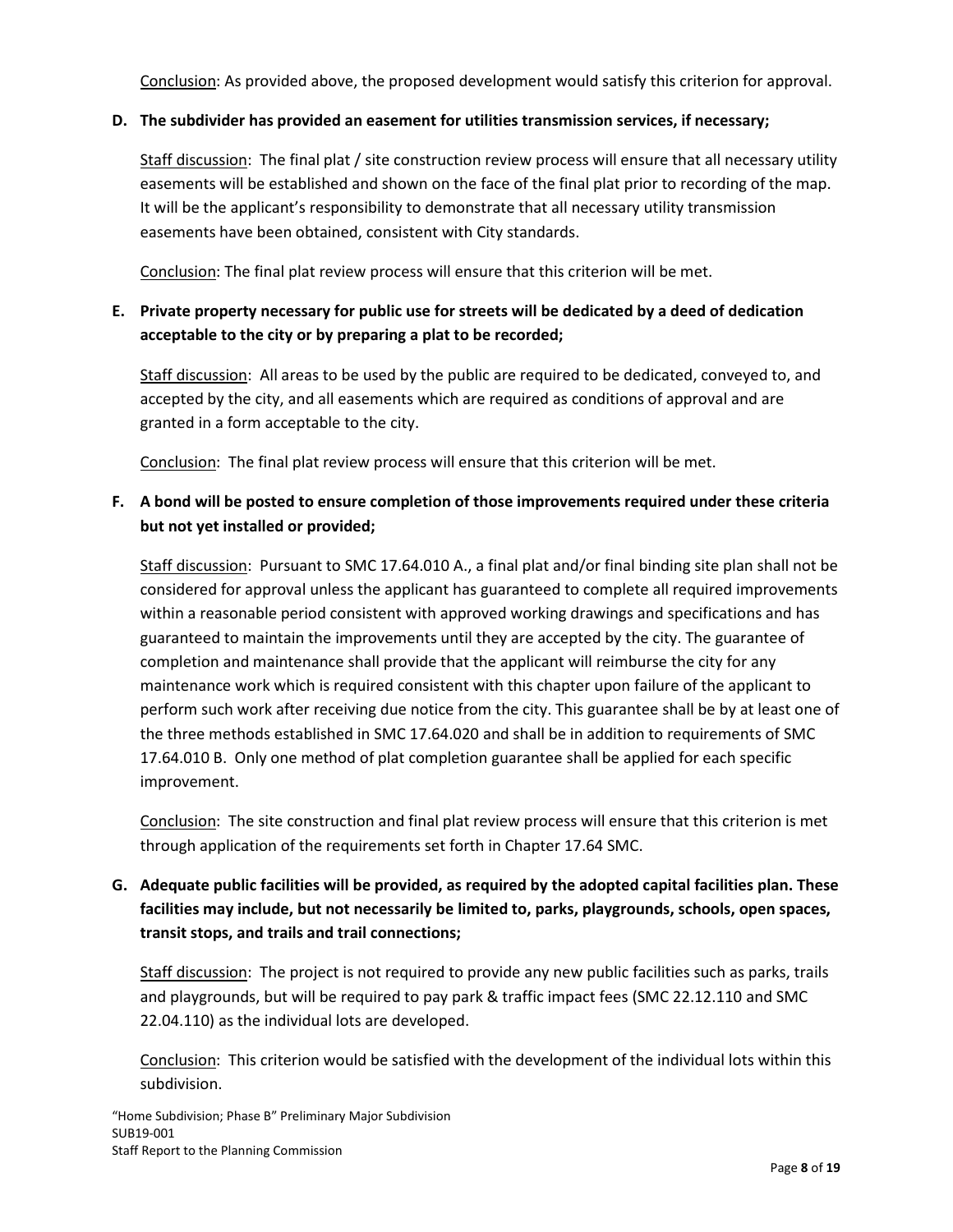# **H. All requirements of the environmentally sensitive areas and wetlands sections of the SMC and the State Environmental Policy Act (SEPA) have been met;**

Staff discussion: DCD forwarded the proposal and environmental review documents to the City of Sequim Public Works Department, Washington State Department of Ecology, Department of Archaeology and Historic Preservation (DAHP), the Jamestown S'Klallam Tribe, State Department of Fish and Wildlife, and Clallam County for review. In response, comments were received from the Department of Archaeology and Historic Preservation offering that their professional opinion is that the project area has the potential to contain archaeological resources. The project area has been determined to be at high risk of containing archaeological resources according to the DAHP predictive model, and similar areas in Sequim have yielded significant archaeological finds. Therefore, they recommend a professional archaeological survey of the project area be conducted prior to ground disturbing activities. they have also recommended consultation with the concerned Tribes' cultural committees and staff regarding cultural resource issues. These concerns have addressed in the conditions provided herein, including the mitigation provided in the SEPA MDNS issued November 8, 2019 [Exhibit 6].

Other than the landslide hazard area at the south end of the property, there are no other known or mapped critical areas on the subject property. Pursuant to SMC 18.80.050 B.2., critical areas other than those listed in SMC 18.80.050.B.1., are developable provided the applicant provides supporting documentation that the proposal incorporates measures pursuant to the City of Sequim critical areas regulations. As required in SMC 18.80.050.B.3.a. "*As a condition of any land use permit, building permit, grading permit, clearing permit and subdivision or short plat issued pursuant to the Sequim Municipal Code, the property owner and/or applicant are required to create a separate critical area tract or tracts containing the areas determined to be critical area and/or critical area buffer*." Therefore, as a condition of preliminary approval, the extent of the toe of the geological hazard area and its required buffer must be contained in a separate critical area tract. The extent of the critical area will be verified by an independent third-party reviewer hired by the City of Sequim.

Conclusion: The mitigation conditions of the SEPA MDNS, conditions of this approval, and compliance with all other applicable regulations will ensure compliance with this criterion.

# **I. No development may occur which causes a flooding hazard, and until any development occurring within an identified floodplain has been properly mitigated;**

Staff discussion: The project site is not located within a floodplain.

Conclusion: The proposed project would satisfy this criterion for approval.

### **J. The public interest will be served by the proposal;**

Staff discussion: As proposed, this project would create 33 single family residential lots with dedicated internal City Streets and improved connections to the existing city road system. The conditional approval of this proposal would meet this criterion for preliminary subdivision approval.

Conclusion: This criterion would be met if conditioned as set forth in Sections C and E above.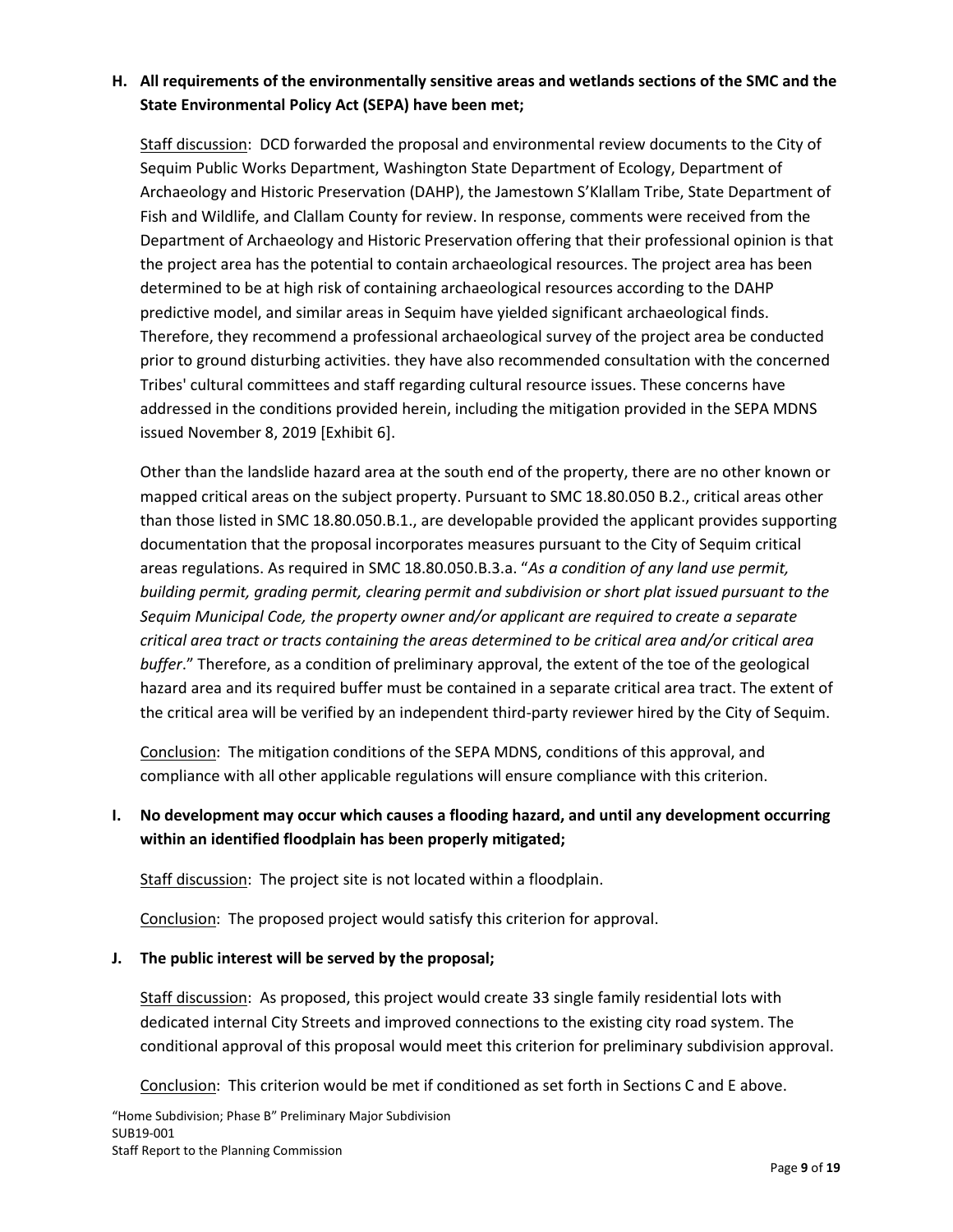### **K. All the requirements of Chapter [58.17](https://www.codepublishing.com/cgi-bin/rcw.pl?cite=58.17) RCW have been met; and**

Staff discussion: As conditioned, this proposal would be consistent with the applicable Zoning (Title 18), 2015-2035 Comprehensive Plan, Environmental Protection standards (SMC 18.80, and Chapter 58.17, Revised Code of Washington.

Conclusion: As conditionally approved, this proposal would satisfy this criterion for approval.

# **L. The proposed project phasing schedule, if applicable, meets the requirements contained in SMC [17.20.090.](https://www.codepublishing.com/WA/Sequim/html/Sequim17/Sequim1720.html#17.20.090)**

Staff discussion: The submitted preliminary subdivision [map] shows that the project will be developed in four phases. Pursuant to SMC 17.20.090. "Preliminary plats that have been approved for phased development consistent with the requirements of Chapter 17.26 SMC shall submit a proposed final plat (or request for extension in appropriate form) for the development within five years of the date of preliminary plat approval." This preliminary subdivision approval will expire after five years.

Conclusion: The proposed project would satisfy this criterion for approval.

# *Staff Finding #3: Staff finds that Home Division B Major Preliminary Subdivision would meet the approval requirements in SMC 17.20.040 (Subdivisions).*

## *2.d. Consistency with the Comprehensive Plan:*

The following Comprehensive Plan provisions are applicable to the current proposal:

- LU goal 3.2: *Low-density Residential*: Maintain Sequim's "friendly, small-town" qualities by fostering the growth of low-density, single-family neighborhoods that are social, walkable, and safe.
- LU Policy 3.2.3: Allow a range of lot sizes in low-density neighborhoods to meet the lifestyle interests of citizens while still maintaining minimum densities to keep Sequim's future both social and affordable.
- LU 3.4.5: *Friendly, Safe Neighborhood Streets* In all new residential subdivisions, create local access streets that enhance neighborhood friendliness, safety, and visual quality
- TR 4.4.3: *Good Sidewalks* Apply minimum standards of safety and comfort in the design of all new sidewalks to promote walking as alternative transportation, as good for personal health, and as a place of friendly encounters.
- CFG Goal 5.1: *Community Expectations* Meet community quality-of-life expectations by institutionalizing the connections among citizens' desires, adopted levels of service, and city capital budgeting.
- H Goal 6.1: *Housing for a Diverse Community*  Increase the number of housing options and opportunities to meet the needs of a diverse, growing community.
- H GOAL 6.4.3: Residential Land Supply for All Needs Ensure availability of lands for residential development, including facilities to meet special housing needs throughout the City.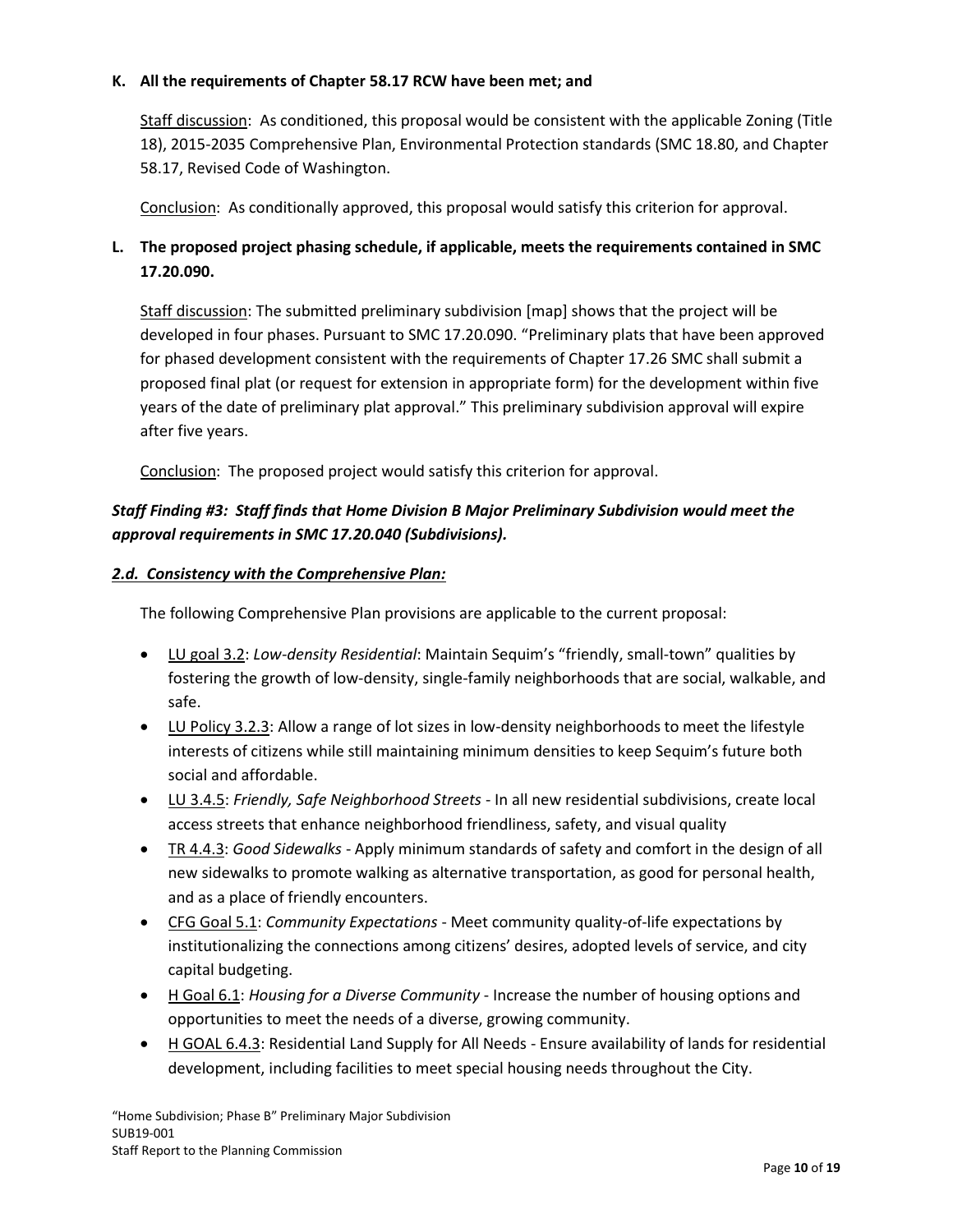# *Staff Finding #4: Staff finds that the Home Division B Major Preliminary Subdivision would be consistent with the City's Comprehensive Land Use Plan.*

# *2.e. State Environmental Policy Act (SEPA)*

• A SEPA MDNS was issued on November 8, 2019. The Environmental Determination is included as an attachment in **[Exhibit 6]**. SEPA requirements have been met by the City and would need to be satisfied through implementation of the MDNS mitigation conditions, which shall be integrated as conditions of approval.

## *2.f. Project Process & Procedures:*

- Type C-2 process (Quasi-judicial)
- Application received September 23, 2019.
- Notice of complete application issued September 25, 2019;
- Public Notice of Application (Mailed/posted/published) issued October 6, 2019;
- Consolidated Notice of application / SEPA Threshold Determination (ODNS notice) & Public Meeting and Public Hearing: November 8, 2019;
- Notice of Incomplete Application (NOICA): November 14, 2019;
- Requested information received June 2, 2021;
- Notice of Complete Application issued: September 22, 2021;
- Notice of scheduled public meeting and public hearing mailed to property owners within 300' of the project site on December 29, 2021;
- Notice of scheduled public meeting and public hearing published in the Peninsula Daily News and posted on the site December 30, 2021;
- Planning Commission Public Meeting scheduled for January 4, 2022;
- City Council Public Hearing scheduled for January 24, 2022;
- Appeal to Superior Court: Within 21 days of Council decision.

# **3. Exhibits:**

- 1 Preliminary Major Subdivision Application received September 23, 2019.
- 2. Preliminary subdivision plans received June 2, 2021.
- 3. Notice of complete application issued September 25, 2019.
- 4. Notice of Incomplete Application issued November 14, 2019.
- 5. Notice of Complete Application issued September 22, 2021
- 6 SEPA Threshold Determination & SEPA Environmental Checklist.
- 7 Agency Comments:
	- a. Jamestown S'Klallam Tribe comments dated 10-18-19.
	- b. Department of Ecology comments dated 10-25-19.
	- c. Department of Archaeology and Historic Preservation comments. Public Works Preliminary review comments dated 11-20-19.
	- d. City of Sequim Public Works and Engineering comments dated December 30, 2021.
- 8 Public comments:
	- a. Cherry Blossom Estates comments 10-11-19, received 10-18-19.
	- b. Kristina Hinkle comments received dated 10-22-19, received 10-25-19.
	- c. Kathy and Dan Wagner comments received 10-28-19.
	- d. Fred Sharpe comments received 10-29-19.

"Home Subdivision; Phase B" Preliminary Major Subdivision SUB19-001

Staff Report to the Planning Commission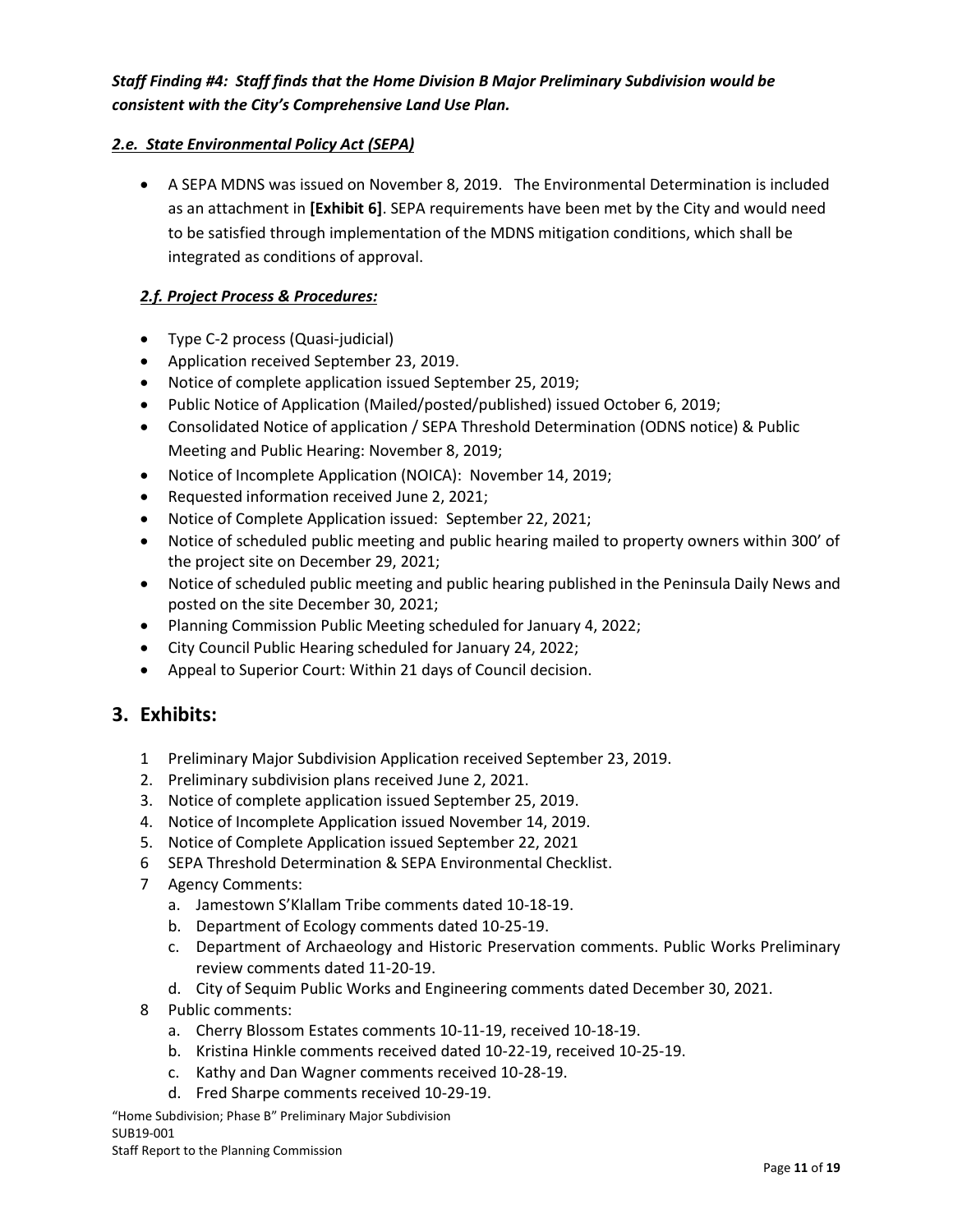- 9 Neighborhood Meeting notes and sign in sheet;
- 10 Legal Notices/Affidavits; Notice of Application, SEPA Threshold Determination, Public Meeting and Public Hearing (affidavit of mailing and publication confirmation).
- 11. Applicant's Engineer Response to Pre-Plat Comments dated
- 12 Geotechnical Report for Home Subdivision Division B prepared by Zenovic and Associates.
- 13. Preliminary Stormwater Control Plans for Home Subdivision Division B dated June 1, 2021.
- 14. Home Subdivision Division B Traffic Impact Analysis dated October 18, 2018.
- 15. Traffic Impact Analysis Comment Response and TSI [3<sup>rd</sup> Party] review comments dated December 23, 2019.

**Any documents, ordinance, statute, law or reference to case law, or other article referenced herein shall be incorporated by reference into this record.**

# Home Division B Preliminary Major Subdivision Planning File SUB19-001 SEPA MITIGATION and CONDITIONS OF APPROVAL

#### 1. WATER QUALITY

All site construction shall be conducted in compliance with the 2012 WSDOE Stormwater Manual for Western Washington, as amended in 2014.

Erosion control measures must be in place prior to any clearing, grading, or construction. These control measures must be effective to prevent stormwater runoff from carrying soil and other pollutants into surface water or storm drains that lead to waters of the state. Sand, silt, clay particles, and soil will damage aquatic habitat and are considered to be pollutants. Any discharge of sediment-laden runoff or other pollutants to waters of the state is in violation of Chapter 90.48 RCW, Water Pollution Control, and WAC 173-201A, Water Quality Standards for Surface Waters of the State of Washington, and is subject to enforcement action.

The following construction activities require coverage under the Construction Stormwater General Permit:

- 1. Clearing, grading and/or excavation that results in the disturbance of one or more acres and discharges stormwater to surface waters of the State; and
- 2. Clearing, grading and/or excavation on sites smaller than one acre that are part of a larger common plan of development or sale, if the common plan of development or sale will ultimately disturb one acre or more and discharge stormwater to surface waters of the State. This includes forest practices (including, but not limited to, class IV conversions) that are part of a construction activity that will result in the disturbance of one or more acres, and discharge to surface waters of the State; and
- 3. Any site construction activity discharging stormwater to waters of the State that Ecology:
	- a) Determines to be a significant contributor of pollutants to waters of the State of Washington.
	- b) Reasonably expects to cause a violation of any water quality standard.

"Home Subdivision; Phase B" Preliminary Major Subdivision SUB19-001 Staff Report to the Planning Commission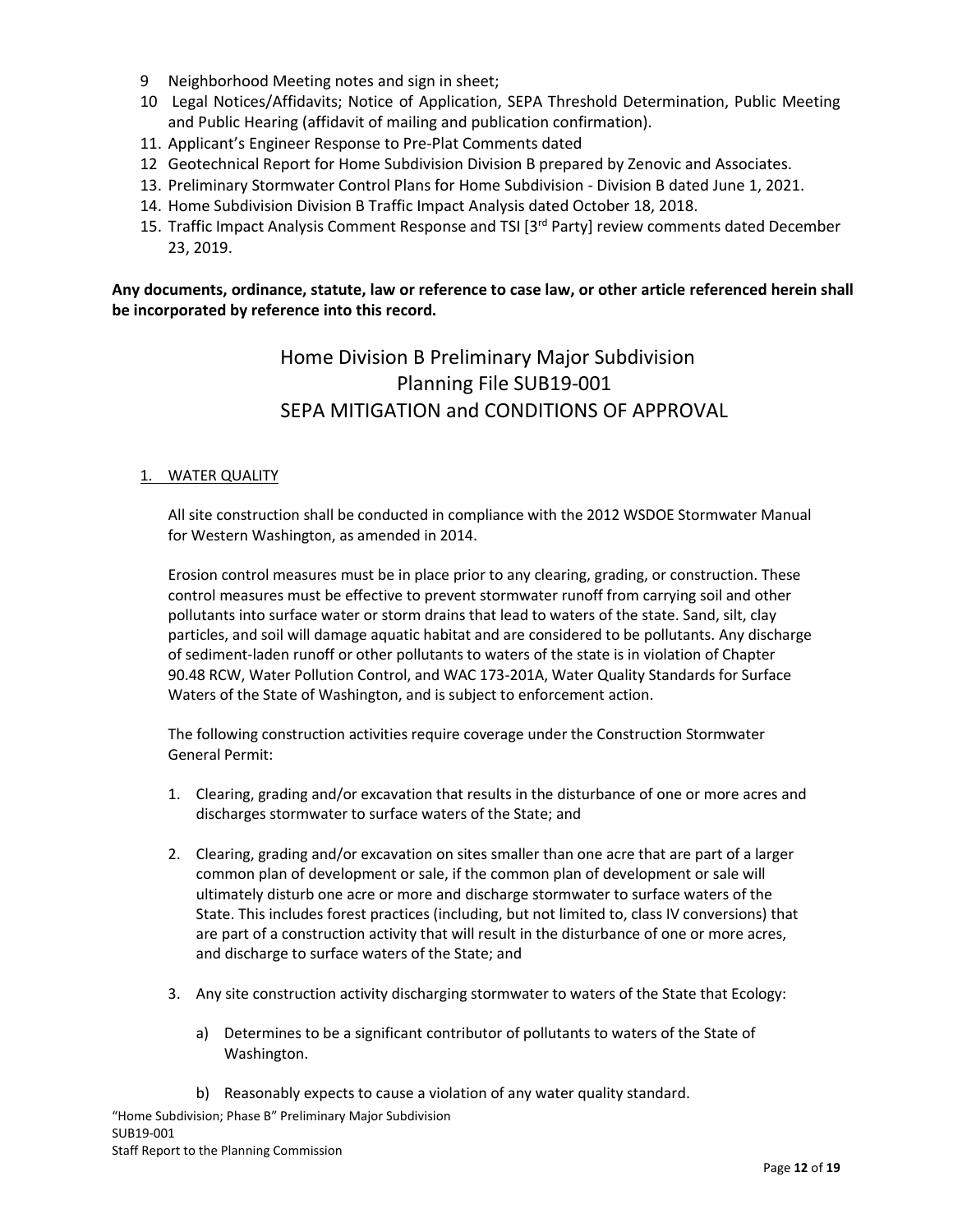If contamination is suspected, discovered, or occurs during the proposed SEPA action, testing of the potentially contaminated media must be conducted. If contamination of soil or groundwater is readily apparent, or is revealed by testing, Ecology must be notified. Contact the Environmental Report Tracking System Coordinator for the Southwest Regional Office (SWRO) at (360) 407-6300. For assistance and information about subsequent cleanup and to identify the type of testing that will be required, contact Matthew Morris with the SWRO, Toxics Cleanup Program at (360) 407-7529.

If there are known soil/ground water contaminants present on-site, additional information (including, but not limited to: temporary erosion and sediment control plans; stormwater pollution prevention plan; list of known contaminants with concentrations and depths found; a site map depicting the sample location(s); and additional studies/reports regarding contaminant(s)) will be required to be submitted.

You may apply online or obtain an application from Ecology's website at: <http://www.ecy.wa.gov/programs/wq/stormwater/construction/> - Application. Construction site operators must apply for a permit at least 60 days prior to discharging stormwater from construction activities and must submit it on or before the date of the first public notice.

### 2. AIR

Potential air impacts shall be mitigated by watering the site as necessary, utilizing dust suppression options and techniques described in the WA Department of Ecology publication # 96-433, 2016.

### 3. ENVIRIONMEANTAL HEALTH-NOISE

To mitigate the potential for noise impacts to surrounding properties, construction activities through complete buildout of this proposed development shall be limited from 7:30 am to 7:00 pm Monday through Saturday.

# 4, ANIMALS

It shall be the responsibility of the applicant to take all necessary steps to prevent the incidental taking of protected species under the Endangered Species Act through habitat modification or degradation during the life of the project or development authorized by this permit or approval. The applicant shall notify the City through Its Public Works Director or designee and the Federal Agencies with responsibility for enforcement of the Endangered Species Act immediately, in the event of damage of degradation to Endangered Species habitat by or from the project or the development subject to this permit or approval. In any such case, the applicant shall, at its sole cost and expense, take all action necessary to prevent the furtherance of the damage or degradation and to restore the habitat as required by the Federal, State, and local agencies with jurisdiction.

### 5. HISTORICAL AND CULTURAL RESOURCES

In response to Washington Department of Archaeology & Historic Preservation (DAHP) comments, the proponent shall work with the DAHP in performing an archaeological survey. While there are currently no known archaeological resources on this site, in the event archaeological artifacts are uncovered during construction, activity shall be halted immediately,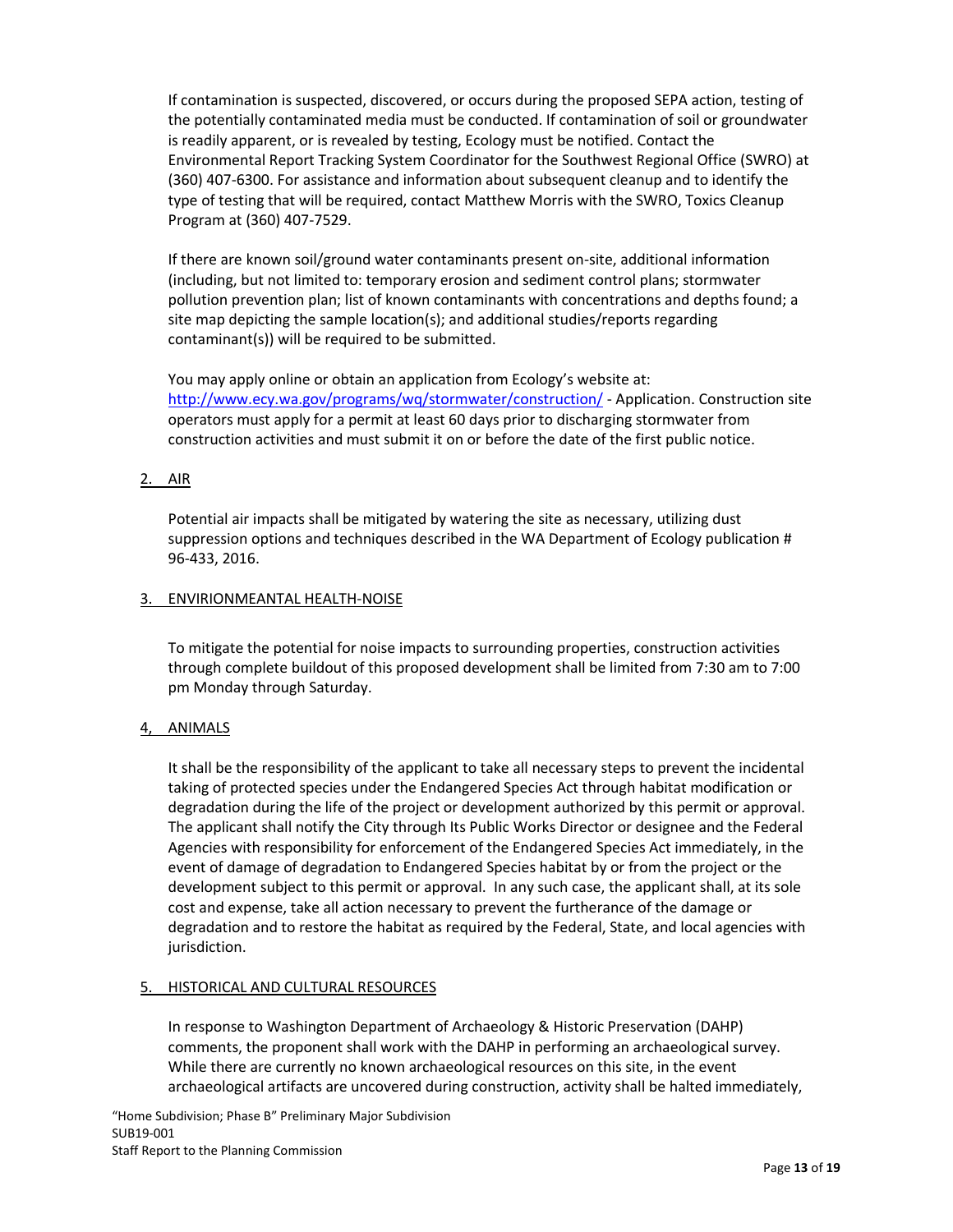and the State Historic Preservation Office and local Tribes shall be contacted. The applicant shall follow the applicable sections of the *Inadvertent Archaeological and Historic Resources Discovery Plan for Sequim, WA* (Copy available at the City of Sequim Department of Community Development).

#### 6. TRANSPORTATION

Prior to final subdivision approval, the applicant shall submit final construction plans for review and approval by the City of Sequim Public Works Department. In accordance with SMC 17.20.040, the plans shall demonstrate to the satisfaction of the City engineer, that curb, gutter, sidewalk, trail connections, transit stops, streets, storm drainage, sanitary sewer lines, water lines and other utilities as required, will be installed at the expense of the applicant and meet city specifications and applicable ordinances.

### DEPARTMENT OF COMMUNITY DEVELOPMENT CONDITIONS OF APPROVAL

- 1. Within five years following approval of a preliminary major subdivision, or as otherwise stipulated in RCW 58.17.140, a final plat shall be submitted to the City for review and approval. Two, oneyear extensions may be granted by the City Council.
- 2. The development of the site shall be in conformance with the revised Preliminary Plat drawings received June 2, 2021 (as conditioned, herein) and attached as [Exhibit 2], and the SEPA Mitigation Conditions of Approval as approved by the Sequim City Council.
- 3. All lots shall be between 5400 and 14,500 square feet in area on the final plat.
- 4. Development of the lots shall comply with SMC 18.20.050, or as subsequently amended, for setbacks, building lot coverage, and building height.
- 5. A final plat must be approved by the City prior to recording. An electronic version of the final plat shall be submitted to the City of Sequim DCD. The electronic version can be sent to the City in an AutoCAD file.
- 6. After recordation of the final map with the Clallam County Auditor, one copy of the recorded final plat shall be returned to the City of Sequim's Department of Community Development.
- 7. The responsibility for the maintenance and operation of any common facilities including, but not limited to private drainage facilities, private open space, parks, and landscape areas/buffers, shall be determined prior to final plat approval. Said facilities may be maintained and operated by the land divider, a lot owners' association, a public agency or a private agency consistent with applicable state requirements. Any maintenance obligations shall be noted on the final plat.
- 8. If said common facilities are to be owned and managed by a lot owners' association, said lot owner's association shall be established prior to final approval. The association is responsible for operating and maintaining all common facilities that have been dedicated or deeded to it by the land divider. The by-laws of the association shall authorize, at a minimum, the following responsibilities and authorities: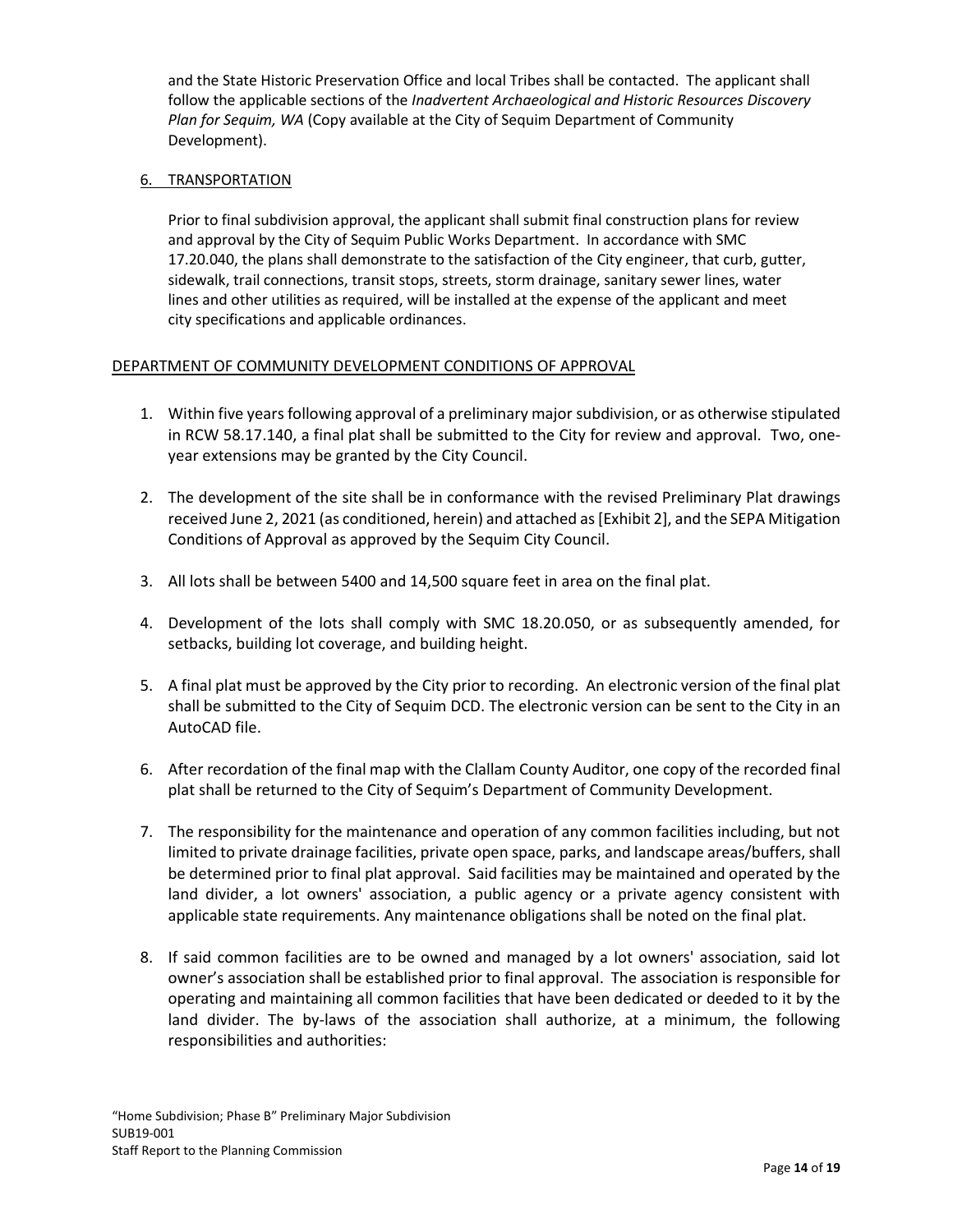- To enforce covenants and conditions required by Title 17 SMC, or in the lot owner's association.
- To levy and collect assessments against all lots to adequately accomplish the association's responsibilities.
- To collect money from unit owners to finance future improvements.
- To collect delinquent assessments through the courts, including money to pay for the costs of court action.
- To enter into contracts to build, maintain and manage common facilities required by the Sequim Municipal Code.
- To allow amendments to the by-laws for improvements required by Title 17 SMC which may or may not require a plat alteration to be submitted, approved and finalized in accordance with Title 17 SMC.
- 9. If a Home Owners Association is formed, the final plat shall include a statement which requires indefinite existence of the association and automatic membership in the association upon assumption of ownership of a lot within the plat. The Association by-laws shall be submitted and approved by the City prior to final plat approval. The by-laws required for this section shall be separate from any by-laws or private covenants established by the subdivider. Any private covenants or restrictions proposed by the subdivider shall not be included with any requirements set forth by the Sequim Municipal Code.
- 10. The CC&Rs document will be provided with the final plat submittal. The City's review and approval of the CC&Rs document does not mean the City will assume any responsibility for enforcing private covenants between the lot owners nor maintaining any roads or other amenities not specifically dedicated to the City on the public's behalf.
- 11. The applicant shall coordinate with the U.S. Postal service for the provision of mailboxes.
- 12. A final landscaping plan shall be submitted with the final plat application. The plan shall address required street trees, right-of-way landscaping and any other areas in common ownership of the homeowners. The final plan shall also demonstrate compliance with the applicable sections of SMC 18.24.130(A). The final landscape plan is subject to review and approval by the City's Department of Community Development and the Public Works and Engineering Departments.
- 13. Reasonable landscaping should be provided at the site entrances, in public areas, and adjacent to buildings. The type and amount of landscaping shall be allowed to vary consistent with the type of development and the requirements of the zoning district.
- 14. Landscaping materials shall be those which best serve the intended function, and shall be appropriate for the soil and other environmental conditions of the site. Drought-tolerant, low water plant materials shall be encouraged.
- 15. Maintenance of all landscape areas shall comply with Section 18.22 of the SMC.
- 16. Any onsite wells or septic systems shall be removed/decommissioned in each phase in accordance with the requirements of the Clallam County Health District, prior to approval and recording of the final plat for each phase.

"Home Subdivision; Phase B" Preliminary Major Subdivision SUB19-001 Staff Report to the Planning Commission 17. All fire hydrants must have two (2) 2-1/2" NST ports and one (1) 5" Storz fitting steamer port.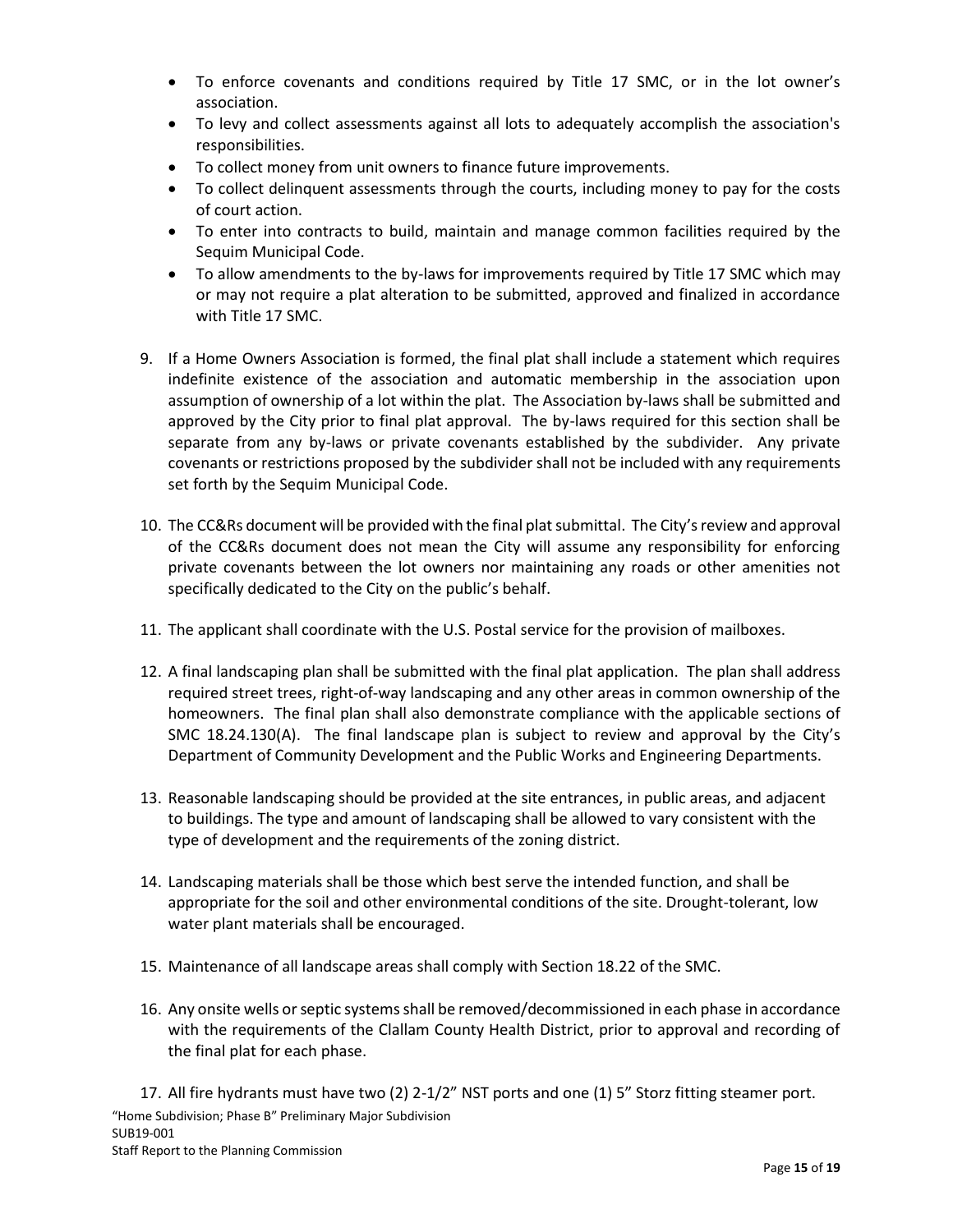- 18. Any future signage will require separate review by the Department of Community Development, at which time it will be reviewed for compliance with the city's sign regulations.
- 19. All mitigation measures in the Final MDNS shall be conditions for the Home B Preliminary Major Subdivision (SUB19-001).
- 20. All proposed single-family residential building permits shall satisfy the standards for Site Design Class D at a minimum.
- 21. Bonding in accordance with SMC 17.64.010 A. shall be posted to ensure completion of all improvements required under this approval, but not yet installed or provided.
- 22. The proponent shall satisfy any conditions set forth by the Department of Archeology and Historic Preservation and the Department of Ecology in their comments provided in response to notice of this proposal.
- 23. Prior to any site disturbance or improvements, the extent of the toe of the geological hazard area and its required buffer must be contained in a separate critical area tract. The extent of the critical area will be verified by an independent third-party reviewer hired by the City of Sequim.
- 24. All critical areas and their associated buffers shall be
- 25. Prior to final plat approval, the proponent shall satisfy the conditions set forth by the Public Works Department in their comments dated July 5, 2019 (Exhibit 7.d.), as modified through the final plat submittal and construction site plan process as follows:

### PUBLIC WORKS DEPARTMENT CONDITIONS

(Cited comments are provided in Exhibit 7.d)

# **The following Conditions must be satisfactorily addressed in the Site Construction Permit application process before Public Works can recommend approval of the Site Construction Permit Application**:

#### **Plan Submittal:**

- 1. Provide Stream and Wetland Assessment per SMC 18.80.060 **-** Legacy Ridge Critical Area Study completed 1-25-2018 identified four streams and five wetlands on or adjacent the site. Two of the streams identified cross over the property line of this project on the northeast boundary across the slope. These streams are classified as Type 5 stream requiring a 25' buffer. How will these streams and buffers, identified as Stream G and H and Tracts M and P on the Legacy Ridge Preliminary Plat Map, be continued onto this development?
- 2. Provide a Critical Area Special Study per SMC 18.80.060**.** "Landslide Hazard area" and 70% of the site as "Seismic Soil Area", 60% of site is in soil type 64 Sequim-McKenna-Mukilteo complex" which DNR classifies it as "Moderate to High Liquefaction Susceptibility", there are two class 5 streams entering the site on the northeast side from the 50% slope bounding the property, and standing water observed by this office up to 3' deep on the northeast boundary of the site.

*SMC 18.80.060 A. Applications for land uses or developments proposed within critical areas must be filed with all the information requested on the application forms available from the department of community*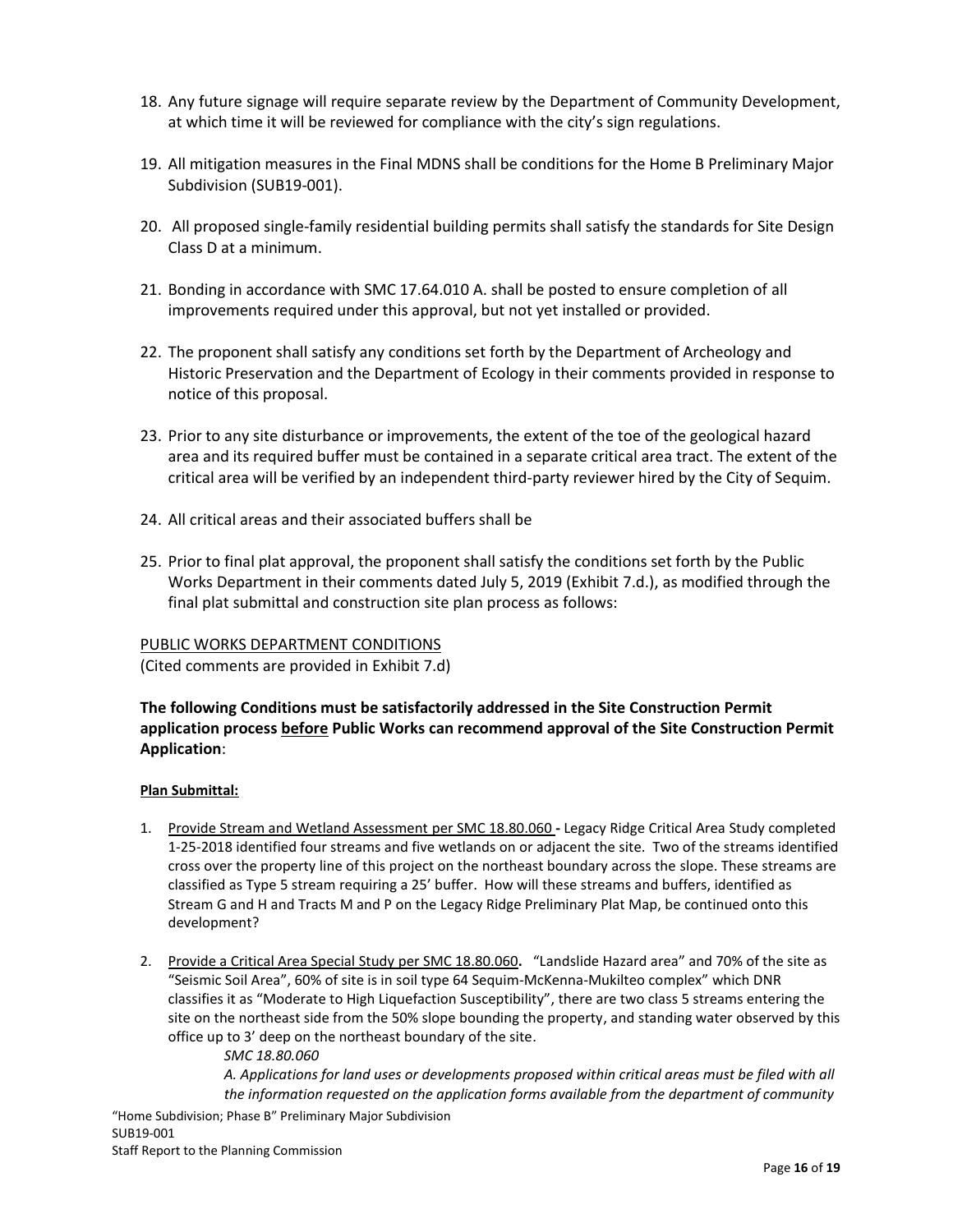*development. All developments proposed on lots or parcels which may contain or adjoin critical areas, as determined by the city, must be evaluated by the applicant to provide the information necessary for the department of community development to determine if and to what extent the site contains critical area characteristics. The department of community development director must make the determination to classify a site or portion of a site as critical area pursuant to the procedures set forth in SMC 18.80.045. For applications which are subject to review pursuant to SEPA, the appeal of a determination that a site is a critical area must be made pursuant to the SEPA appeals procedures as set forth in SMC Title 16.*

*B. Supporting Information Required.*

*1. All land uses and developments proposed on or adjacent to lots or parcels listed, identified, inventoried, classified or rated as critical areas must include supporting studies, prepared to describe the environmental limitations of the site. No construction activity, including clearing or grading, is permitted until the information required by this chapter is reviewed and approved by the city as adequate. Special environmental studies must include a comprehensive site inventory and analysis, a discussion of the potential impacts of the proposed development, and specific measures designed to mitigate any potential adverse environmental impacts of the applicant's proposal, both on site and off site, as follows:*

*a. A description of how the proposed development will or will not impact each of the following on the subject property and adjoining properties:*

*i. Erosion and landslide hazard,*

*ii. Seismic hazards,*

*iii. Drainage, surface and subsurface hydrology and water quality,*

*iv. Flood-prone areas,*

*v. Existing vegetation as it relates to steep slopes, soil stability and natural habitat,*

*vi. Locally unique landforms: ravines, marine bluffs, beaches and associated coastal-drift processes,*

*vii. Slopes greater than 40 percent,*

*viii. Wetlands, and*

*ix. Critical aquifer recharge areas pursuant to SMC 18.80.100;*

- 3. Provide a Groundwater Mounding Analysis. Approximately 2/3 of the proposed lots are within the finer material (Mckenna & Mukilteo) near test pits #5, 6, and 7 which did show some evidence of perched groundwater (Reference Geotechnical Report). A groundwater mounding analysis shall be conducted in accordance with 2014 SWMMWW Volume III.3.3.8 Section 10.
- 4. Identify the Landslide Hazard Areas and identify setback and buffer requirements per *SMC 18.80.060 and 18.80.030.*

*SMC 18.80.030 (L)"Landslide hazard areas"* 

- *2. Any area with a combination of:*
	- *a. Slopes 15 percent or steeper, and*
	- *b. Impermeable soils (typically silt and clay) frequently interbedded with*

*granular soils (predominantly sand and gravel), and*

*c. Springs or ground water seepage;*

5. Provide an Updated Traffic Impact Analysis. An update TIA must be submitted.

#### **Geotechnical:**

6. Setback/Buffer from Toe of Slope. The recommendation in "3.7 Offsite Steep Slope" is a building *"setback*  of 15' from the property line. Adjacent to this slope is recommended. The setback will effectively maintain *a minimum setback of 35' from the minimal landslide hazard area (defined as where the existing slope exceeds 40%)."* Revise the Landslide hazard Zone area to encompass slopes of 15% or greater per SMC18.80.030, and define buffers and setbacks from the edge of the slope and from the streams identified above. For reference, Legacy Ridge has a 45-55' buffer from the top of slope to the building

"Home Subdivision; Phase B" Preliminary Major Subdivision SUB19-001 Staff Report to the Planning Commission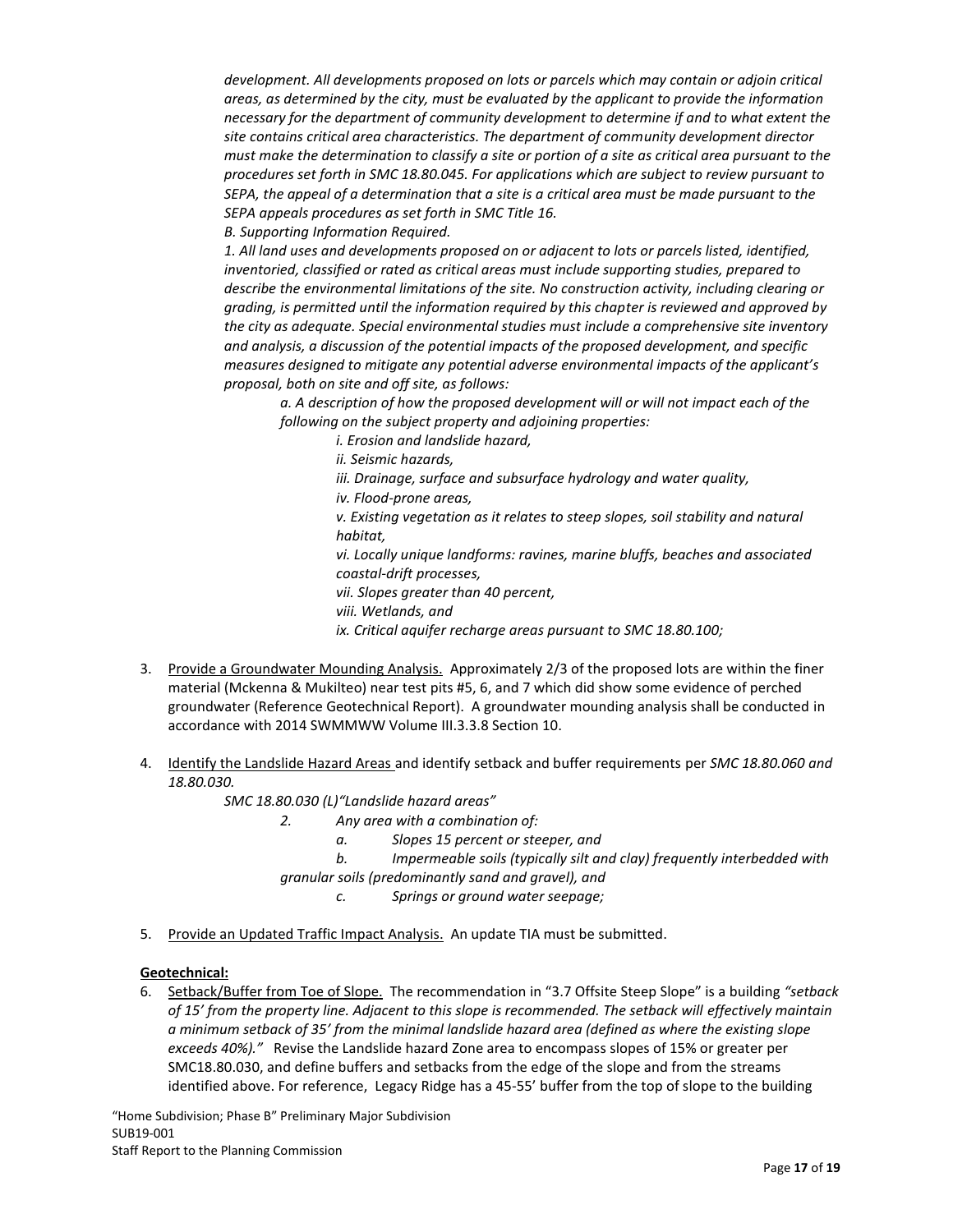envelope, comprising of a 25'-35' "LOW GEO HAZARD SLOPE BUFFER" and a 20' Building Setback Line "BSBL PER THE GEOTECHNICAL REPORT". Does the Toe of Slope require similar?

#### **Plans:**

- 7. Relocate Driveways outside of Water Main Easement. Lots 52 and 54 show the driveway within the water main easement, relocate this driveway to outside of the WML easement.
- 8. Show the Highland Irrigation Ditch as required by RCW 58.17.310. The Highland Irrigation District will be contacted as part of the application review process to ensure that provision is made for irrigation right-ofway. Show the location of the existing irrigation (Highland Irrigation District) facilities, specifically at parcel 15, 52, 53 and 55. Provide documentation from Highland Irrigation District showing coordination and confirmation of the irrigation ditch being abandoned.

#### *RCW 58.17.310*

*Application for approval of plat within irrigation district—Approval without provision for irrigation prohibited.*

*(1) Whenever a city, town, or county receives an application for the approval of a plat of a subdivision that lies in whole or in part in an irrigation district organized pursuant to chapter 87.03 RCW, the responsible administrator shall give written notice of the application, including a legal description of the short subdivision and a location map, to the irrigation district. The irrigation district shall, after receiving the notice, submit to the responsible administrator who furnished the notice a statement with any information or conditions for approval that the irrigation district deems to be necessary regarding the proposed division's effect upon the structural integrity, including lateral support, of the irrigation district facilities, other risk exposures, and the safety of the public and irrigation district.*

#### **Phasing:**

9. The City of Sequim's Development Standards state that all Divisions of a development or subdivision must be up to city standards as stand-alone developments. This ensures that if only, for example, Phase B-1 or B-3 of the project is completed, the resulting utilities function independently to city standards. Please illustrate each phase will be stand-alone for all utilities and access. Please specifically address storm water drainage and two-points of access.

#### *SMC 17.26.030 (A)*

*1. Illustrative maps for each proposed phase which clearly mark in heavy lines the boundaries of the subject phase, label the phase alphabetically (to avoid confusion with lot numbers), and depict roads, lots, infrastructure, easements, dedications and open space which are included within the subject phase. The plan must also illustrate those proposed improvements which mitigate impacts associated with the unbuilt portions of the project which are not located within the boundaries of the subject phase. Previously established phases, including roads, lots, infrastructure, easements, dedications, and open space, should be shown on the map shaded or gray-scaled. All phasing maps must be drawn at the same scale.*

*2. A narrative description or table which describes each phase and its associated improvements. In addition, the narrative or table must demonstrate that each phase would comprise a "standalone" development which, should no subsequent phases be constructed, would meet or exceed the standards of this title and all other conditions of approval. The narrative should also describe the proposed timeline for completion of the entire project and any proposals to bond for required unbuilt or yet-to-be-constructed improvements.*

#### **Stormwater:**

10. General: The project has a contributing area of 9.14 acres and the right-of-way has a contributing area of 2.4 acres. The detailed approach for design of infiltration facilities shall be used for projects greater than 1 acre. See SMC13.104 and the 2012 Stormwater Management Manual for Western Washington (Amended 2014) lume III.